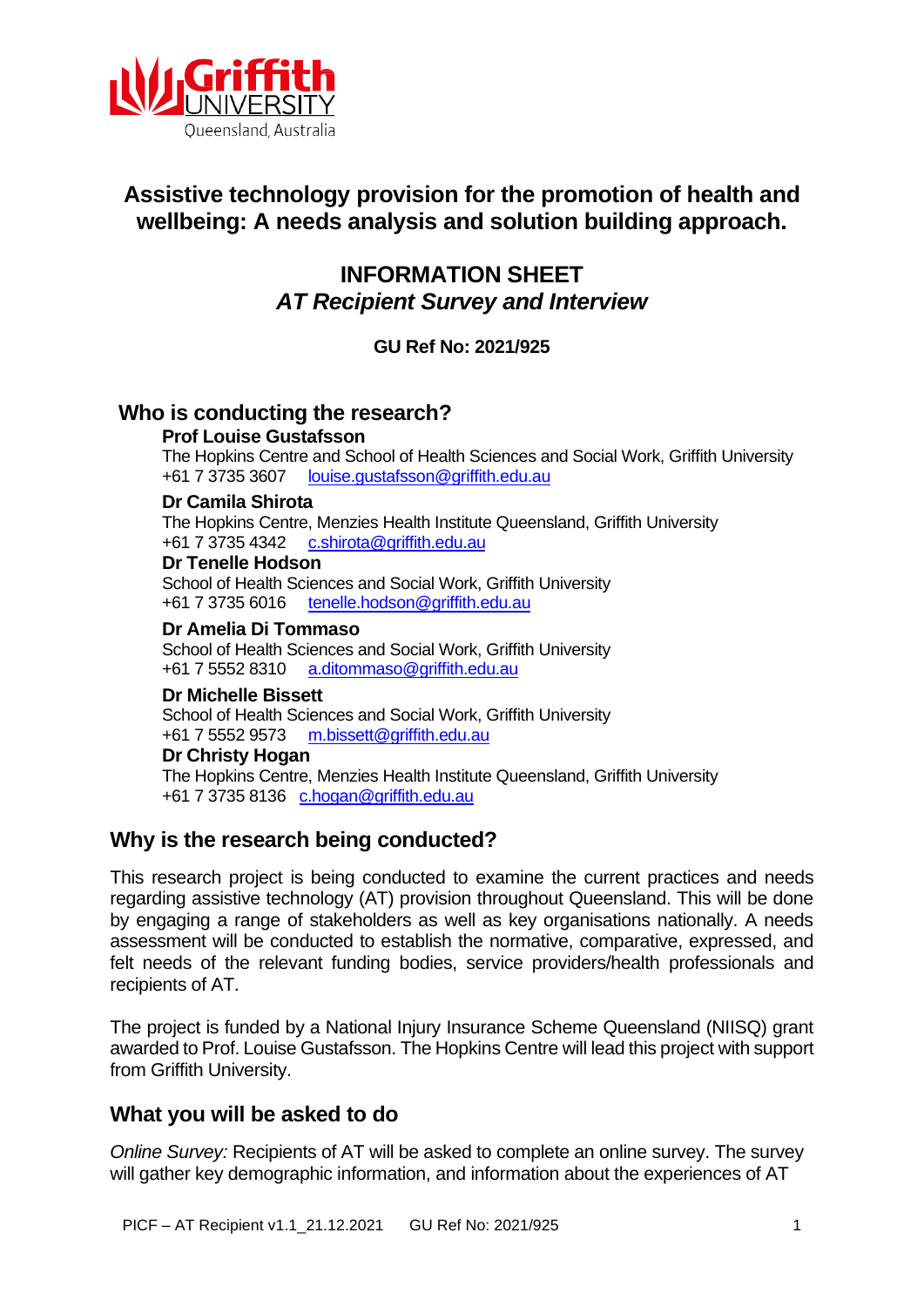

provision, current and desired knowledge, confidence, acceptance, and desired use of a range of AT solutions.

*Interview: Participation may also involve an interview (face-to-face, telephone, or online)* to gather rich information about your experiences of AT provision, your needs regarding AT, and possible solutions.

### **The basis by which participants will be selected or screened**

Participants have been invited to participate in the online survey via social media, online forums, newsletters, and mailing lists. Eligible participants must be a participant of a funded service and able to participate either independently or with the support of a communication partner. A select sample of the survey participants will be invited to complete individual interviews, representative of funding agencies, regional vs. metropolitan, diagnostic group, and public vs. private. Therefore, not all survey participants will be asked to complete an interview.

### **The expected benefits of the research**

While it is unlikely that there will be any direct benefit to you, the potential benefits of the study relate to the broader implications of the findings. That is, gaining a comprehensive understanding of the current capacity and development needs of service providers in Australia, including barriers and enablers. The final report will apply a knowledge translation approach to identify how to build capacity and bridge the gap in service delivery of AT that is common worldwide. An anticipated outcome is better outcomes for people with disability, including efficient and effective use of funding, as well as building their confidence to be empowered to continue to search for solutions themselves.

# **Risks to you**

The level of risk associated with the conduction of this study is considered low to negligible for all participants. While you may be providing information in relation to various AT service providers, you will be assured anonymity and services outlined in the final report and any subsequent publications will be described broadly to reduce identifiability. More information on how collected data will be stored and protected is outlined below.

*Psychological Risk:* It is not expected that your participation will cause any emotional distress. However, if you do experience an emotional response when discussing your AT service needs, you will be provided with the opportunity to debrief with a member of the research team. The interviewers will provide participants with the opportunity to cease data collection and will only resume if the participant is comfortable to do so. Researchers will also provide additional resources to participants, including details for Lifeline, as appropriate. Participants will also be encouraged to make contact with a registered health professional should they need to further discuss their personal circumstances.

*Potential for undue influence:* It is not expected that you will feel undue influence in relation to your involvement in the study. None of the members of the research team are current staff of the funding/service providers or involved in your clinical care, therefore this should not affect the voluntariness of consent provided by you.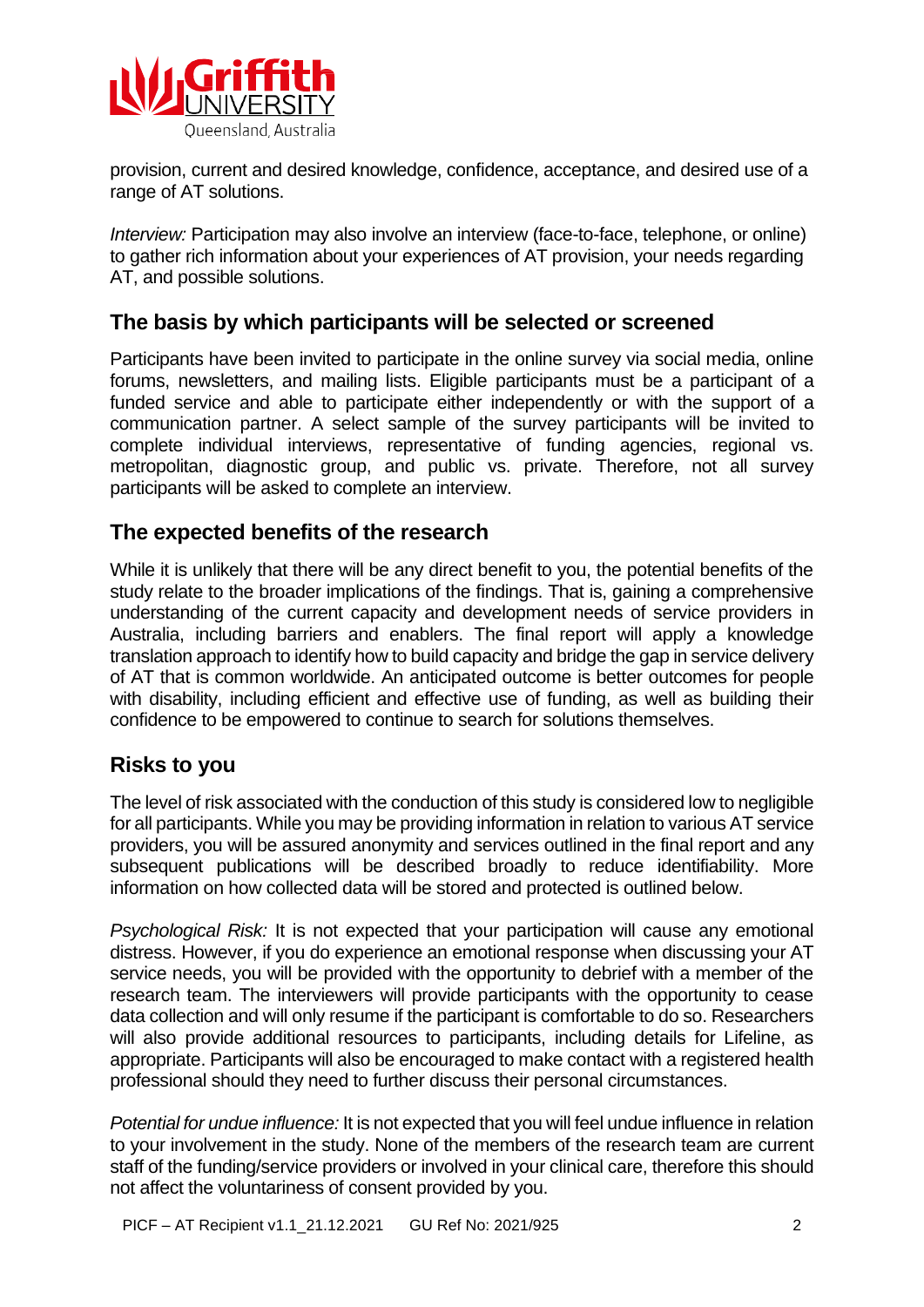

*Burden:* The main burden associated with participating in the study is related to the time commitment associated with participation. You will not receive any financial compensation for completing the online survey. If you are selected for the interview portion of the study, you will be reimbursed \$50 per interview after completion of the interview.

# **Your consent**

#### **What is Personal Information?**

Personal information is defined as information or an opinion, including information or an opinion forming part of a database, whether true or not, and whether recorded in a material form or not, about an individual whose identity is apparent, or can reasonably be ascertained, from the information or opinion. Personal Information can be almost any information that is associated with an identifiable living individual. It can include a name, address, date of birth, gender, correspondence, audio recordings, images, alphanumerical identifiers and combinations of these.

#### **How are we going to use your Personal Information?**

All information collected for the purpose of this research project will be de-identified, meaning that all identifiers will be removed from the data prior to any publication of the data, re-use of the data (e.g., in related research), or sharing of data (e.g., with other researchers). Therefore, data collected from you will be presented in research publications in a way that will not identify you or allow you to be identified by third parties.

#### **Who are we going to give this Personal Information to?**

Any personal information collected will only be accessed by the research team. Any data shared with other researchers external to the research team or published in the final report/scholarly publications will be de-identified and presented in a way that you cannot be identified. A final report, using summative de-identified data will be provided to NIISQ at the completion of the project.

#### **How will this Personal Information be stored?**

Interview recordings will be transcribed verbatim. After transcription, audio/video recordings will be deleted. All deidentified and identifiable data will be stored electronically on REDCap (secure online survey tool approved for use by Griffith University) and Griffith Research Space (data server located at Griffith University), or on encrypted devices, wherein only the research team will have access. Any hard copy documents will be stored in a locked cabinet at Griffith University where only the research team will have access. All data will be stored for a minimum of 5 years after publication in compliance with Griffith University policy. Upon study completion, deidentified data will be kept on the Griffith University repository after the final ethics report has been submitted. Any identifiable data will be destroyed in accordance with Griffith University policy. Deidentified data may be used in future related research. This is to avoid participant burden by having to complete more data collection.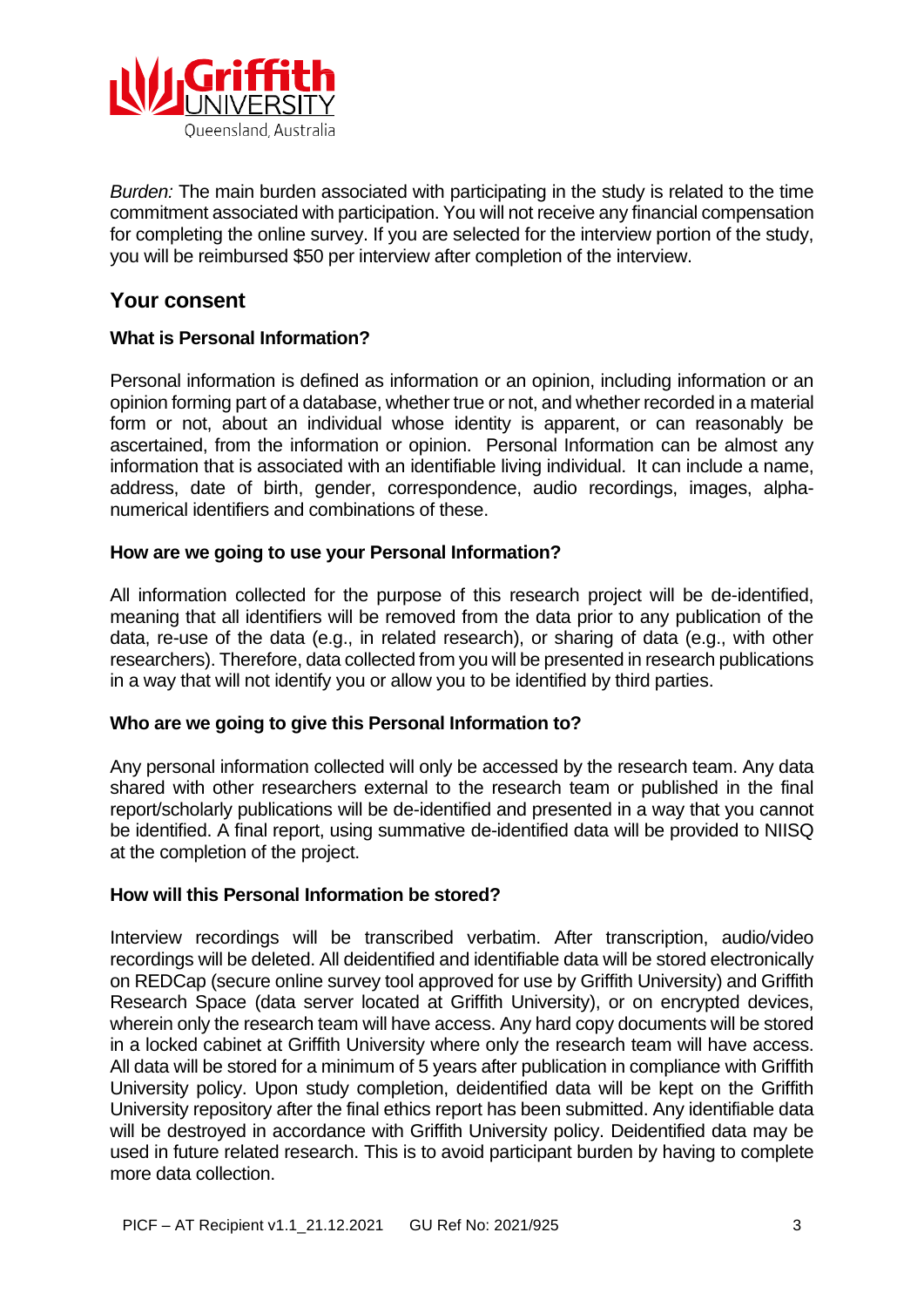

Interviews conducted online using Microsoft Teams may result in information being temporarily stored overseas until downloaded and transcribed. The University has entered into arrangements which protects the privacy of this data, any data stored outside of Australia may be subject to compulsory access through process of law, under the relevant jurisdiction in which is it stored. Please see the privacy statement below:

**Privacy Statement – non-disclosure:** The conduct of this research involves the collection, access, storage and/or use of your identified personal information. The information collected is confidential and will not be disclosed to third parties without your consent, except to meet government, legal or other regulatory authority requirements. A de-identified copy of this data may be used for other research purposes, including publishing openly (e.g. in an open access repository). However, your anonymity will at all times be safeguarded. For further information consult the University's Privacy Plan at http://www.griffith.edu.au/about-griffith/plans-publications/griffith-universityprivacy-plan or telephone (07) 3735 4375.

# **Your participation is voluntary**

Participation in this research project is voluntary. Your decision to participate or not participate will in no way impact upon your relationship with Griffith University or your AT service provider. If you decide to participate, you are also free to withdraw from the study at any time with no penalty. You can do this by contacting the research team.

# **Questions / further information**

If you have any questions or want additional information about the project please contact the Research Fellow, Dr Christy Hogan on [c.hogan@griffith.edu.au](mailto:c.hogan@griffith.edu.au) or 0406 428 318; or the Principle Investigator Prof. Louise Gustafsson on louise.qustafsson@griffith.edu.au or 3735 3607.

# **The ethical conduct of this research**

Griffith University conducts research in accordance with the *National Statement on Ethical Conduct in Human Research.* If you have any concerns or complaints about the ethical conduct of the research project you should contact the Manager, Research Ethics on 3735 4375 or [research-ethics@griffith.edu.au.](mailto:research-ethics@griffith.edu.au)

# **Feedback to you**

At the completion of the study, all participants will receive a summary of the overall findings via email.

### **Opt-in consent**

By completing the survey you are confirming that you have read and understood the information presented and agree to the following: